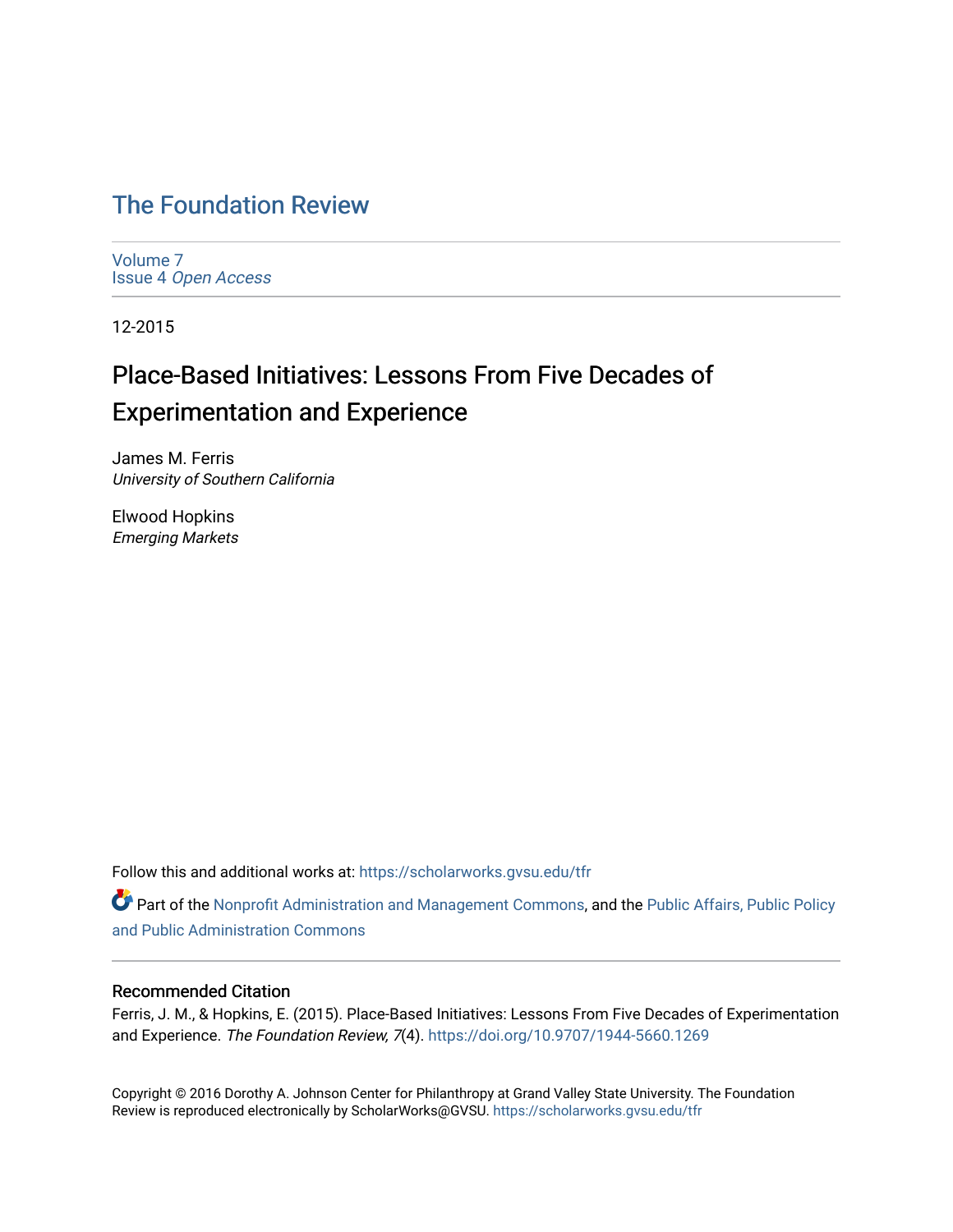# Place-Based Initiatives: Lessons From Five Decades of Experimentation and Experience

*James M. Ferris, Ph.D., University of Southern California, and Elwood Hopkins, M.U.R.P. Emerging Markets*

*Keywords: Place-based initiatives, public-private partnerships*

#### *Introduction*

Place is a powerful lens through which to view strategic efforts of philanthropy and government to improve the quality of life in our communities. There has been a history of federal programs and policies and foundation initiatives aimed at improving quality of life and economic opportunity for the poor, and a number of efforts focused on the places where the poor are concentrated. Although the scale of the geographies ranges from neighborhoods and communities to cities and regions, the approach is significant in the discipline and conceptual framework that place brings to thinking about interventions in an integrative way, breaking down silos such as education, housing, health, and social services. And in the process, philanthropy, government, and business are better able to imagine the possibilities of working together and give a context in which to evaluate and assess progress (Grogan & Proscio, 2000; Seidman, 2012).

The importance of place is best summarized by Henry Cisneros (2015), former secretary of the Department of Housing and Urban Development:

The essential dynamics of urban life – uplifting habitation, remunerative work, secure assembly, freedom of worship, productive learning, effective governance, and social progress – all must occur in physical places. Those places establish the metes and bounds in which human interactions occur and social mobility progresses. Those among us who dedicate our energies to improving the human condition by addressing concentrated poverty must seek to fully understand the essential role of place-based analysis and action (p. 8).

#### *Key Points*

- · This article summarizes the findings from a yearlong inquiry into the state of place-based initiatives, underscores the lessons learned, and develops implications for foundation practice.
- Place-based approaches have matured in response to five decades of historical change. In more recent years, a new framework for such initiatives has emerged that views place as an open system where neighborhoods are aligned with larger areas and influenced by market forces and public policy. Consequently, place-based initiatives targeted to a specific neighborhood are only part of any solution.
- Seven key lessons emerged from this inquiry that animate a renewed sense of the possible as the next generation of place-based initiatives unfolds.

This article summarizes the findings from a yearlong inquiry by the University of Southern California Center on Philanthropy and Public Policy (USC) into the state of place-based initiatives, underscores the lessons learned, and develops the implications for foundation practice. A brief account of the evolution of place-based initiatives over the last five decades highlights some of the defining characteristics of these efforts by philanthropy as well as by government and, more recently, business. The section that follows notes the seven key lessons that emerged from the inquiry and points to promising evidence that the next generation of initiatives can build upon. The article ends with some implications of these efforts for foundation practice and some concluding thoughts.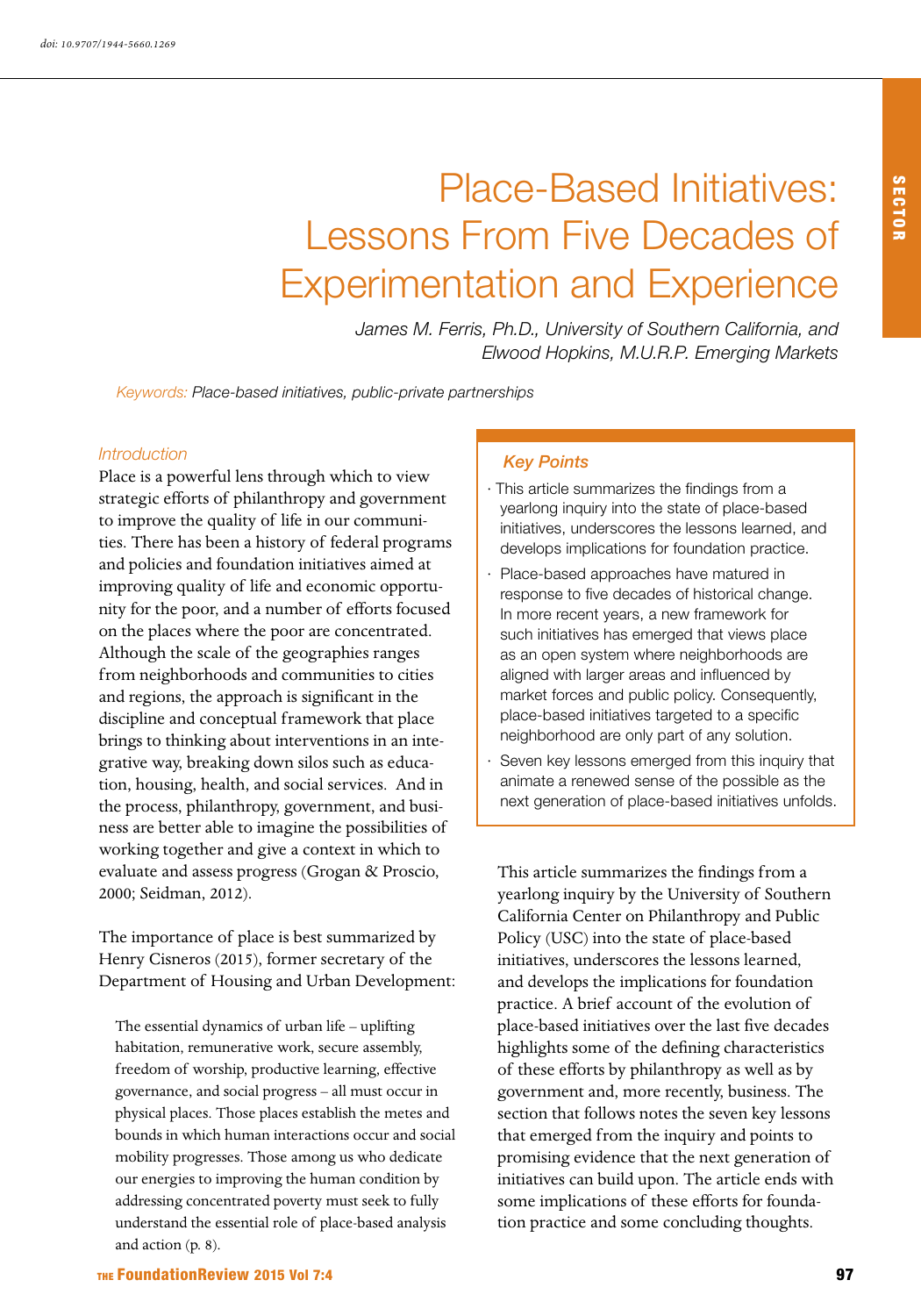#### The Importance of Place

Henry Cisneros, reflecting on a lifetime of effort in various roles and sector vantage points, offered four arguments for the importance of place (2015):

- 1. A conceptual framework. The emergence of place-based initiatives changed the conceptual framework for addressing needs at the Department of Housing and Urban Development (HUD). It postulated the neighborhood and community as the proper venues for designing interventions. Major breakthroughs have been made since, including the recognition that in many ways America is a metropolitan nation and that the drivers of our economy are the physical places we call "metros." The metro represents one appropriate scale for place-based initiatives; it is an important subset of the nation and the proper level for certain approaches to infrastructure, transportation, and housing, and has inspired community-level strategies including empowerment zones, HOPE VI, and Living Cities.
- 2. An organizing principle for the government. HUD flipped its organizational chart upside down in order to place the appropriate value on staff who represented it in places. Executives, traditionally thought of as at the top of the pyramid, needed to interpret their responsibilities as principally in support of employees who are the closest point of contact with beneficiaries. This translated to an emphasis on working in the field as place-based metrics became the organizing concept for the department.
- 3. A synthesizer and silo buster. Place became a way to get other federal departments to join HUD in breaking down the divisions between silos. At the national level, HUD committed to coordinating its homeless initiatives with three other federal departments: Veterans Affairs, Education, and Health and Human Services. Place-based has become a driving idea for melting these silo walls – as seen in San Antonio, which is bringing together various funding initiatives such as Choice Neighborhoods, a housing initiative, and Promise Neighborhoods, an educational initiative. This place-based perspective can be the template for local coordination: local officials have to work together across their own organizations. One example is HOPE VI: it is geared to the geography of large housing projects, but brings a range of local services to solutions.
- 4. An accountability discipline. The focus on place can provide the basis for measuring progress in reducing poverty, and strengthens both the ability to identify areas that are in decline and the commitment to their redevelopment.

Each of these four attributes of placed-based investment is applicable not only to government, but also to philanthropy. As some of the early philanthropic initiatives in cities evolved, it became evident how difficult it could be for foundations to collaborate with other foundations and align their funding cycles, budgeting calendars, and approval processes. Place-based goals can enable a collaboration structure for philanthropic entities.

# The Evolution of Place-Based Initiatives

Place-based approaches have changed and matured in response to historical conditions. For many, the settlement house movement in the early 20th century represents the antecedents of today's place-based initiatives (Trolander, 1987). For the purposes of our inquiry, however, we begin with the 1960s, tracing both philanthropic and government efforts that have led to a new framework for thinking about place-based initiatives.

The 1960s saw the launches of the Ford Foundation's Gray Areas program and the federal government's Community Action Programs, efforts focused on inner-city slums primarily inhabited by low-income black households in the wake of urban renewal and "white flight." These programs were largely inspired by academic studies of "social pathologies" such as crime and low educational attainment that recommended expanded social services. Housing construction and rehabilitation were seen as catalysts for improvement

and economic growth. Citizen participation in planning was valued as a means to respect and incorporate resident interests and was to be maximized, at least within initiative parameters. This gave rise to the notion that foundations would experiment with initiatives that could be brought to scale by government as part of the federal War on Poverty (Halpern, 1995; Lagemann, 1999; Lemann, 1994; Magat, 1979; Marris & Rein, 1973).

There was a marked shift during the 1970s, when the number of initiatives declined precipitously due to recession and sweeping cuts in government budgets. Those that were pursued reflected deeper analyses of the root causes of concentrated poverty, some of which attributed it to welfare dependence, a shrinking job market for men, or class divisions among blacks rising from the dissolution of mixed-income communities of color. Philanthropic efforts tended to be more categorically focused and based on more in-depth causal analysis. Policymakers devolved responsibility for public initiatives to local governments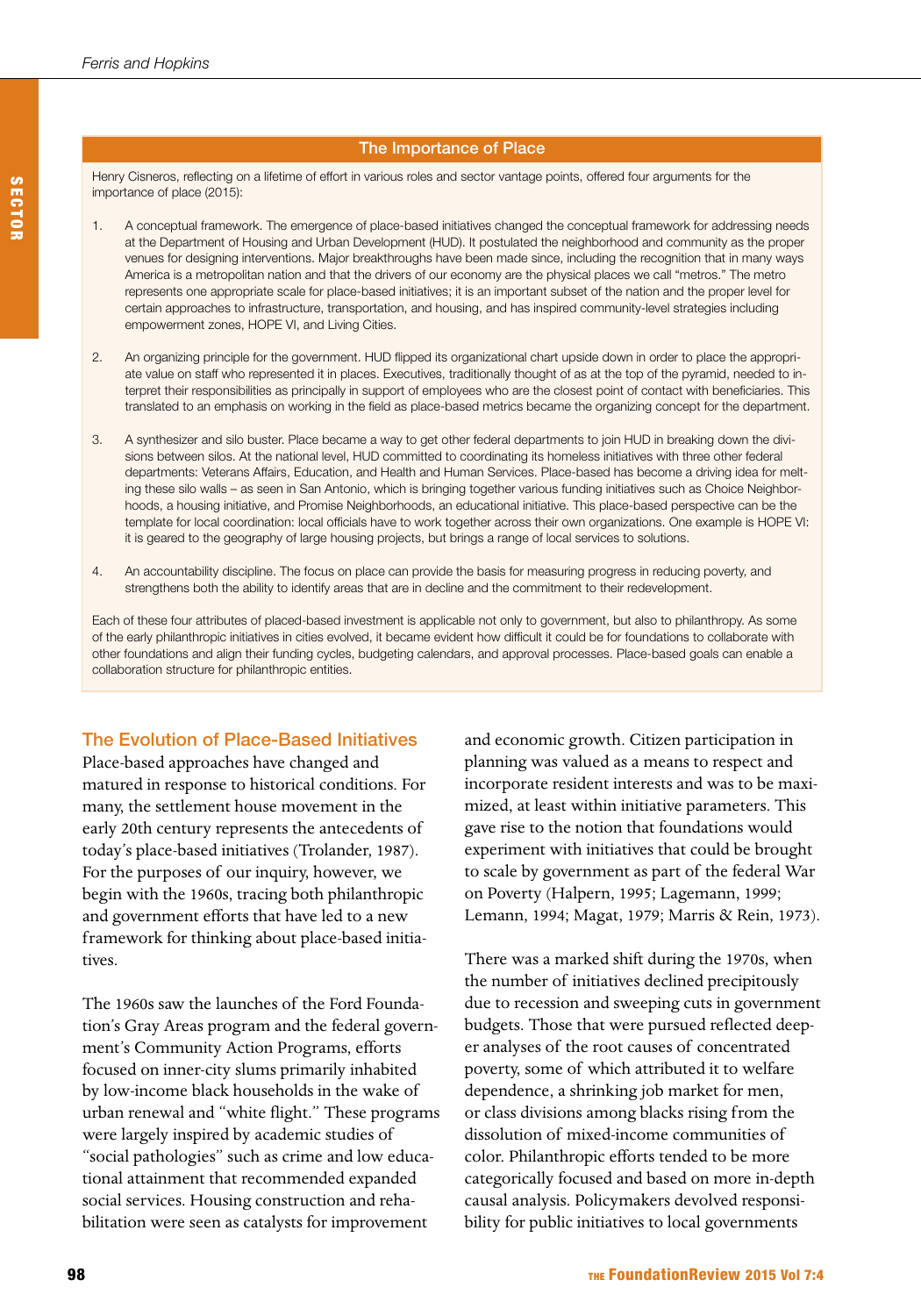#### The Inquiry

The yearlong inquiry by the University of Southern California Center on Philanthropy and Public Policy (USC) had four key components:

- 1. National advisory board: A high-level national advisory committee of leaders from the philanthropic and public sectors with deep knowledge of place-based initiatives helped to design the intellectual agenda for the inquiry, shape the process, and identify the participants with whom we engaged:
	- Ana Marie Argilagos, senior advisor, Ford Foundation.
	- • Xavier de Souza Briggs, vice president for economic opportunity and assets, Ford Foundation.
	- • Henry Cisneros, chairman and chief executive officer, CityView.
	- • Mauricio Lim Miller, founder, president, and CEO, Family Independence Initiative.
	- • Gary Painter, director of graduate programs in public policy, Sol Price School of Public Policy, USC.
	- Rip Rapson, president and CEO, Kresge Foundation.
	- Dr. Robert K. Ross, president and CEO, The California Endowment.
	- Ralph Smith, senior vice president, the Annie E. Casey Foundation.
	- • Kerry Sullivan, president, Bank of America Foundation.
	- • Margery Turner, senior vice president for program planning and management, Urban Institute.
- 2. Discussion groups: Five thematic discussion groups, each addressing a key aspect of place-based initiatives, were held in Los Angeles, New York, and Washington from April to June 2014. Each four-hour conversation included between eight and 12 leaders and was fully documented.
	- Session 1: What are our basic goals in doing place-based initiatives? What are we solving for?
	- Session 2: What are the theoretical assumptions driving place-based initiatives today?
	- • Session 3: What on-the-ground capacity is required to effectively carry out place-based initiatives?
	- Session 4: What role do economic and market forces play in place-based initiatives?
	- Session 5: How have place-based initiatives altered funder behaviors?
- 3. Monograph: We created a monograph, *Place Based Initiatives in the Context of Public Policy and Markets: Moving to Higher Ground,* (Hopkins & Ferris, 2015) that contains a statement by Henry Cisneros about the significance and context of place-based strategy; a major chapter that synthesizes the discussions and evolution of place-based work; response essays from a dozen discussion-group participants who underscore points they consider particularly important, provide an illustrative example, or introduce a contrary opinion where views diverge; a chapter by Dr. Robert Ross about The California Endowment's "place-based plus" strategy, offering some early learnings; and a concluding chapter on moving forward.
- 4. Prioritizing Place: The culmination of this inquiry was a forum titled *Prioritizing Place,* held at USC on Dec. 4-5, 2014, and designed to leverage the discussions and monograph to spark a national dialogue on the future of place-based initiatives.

(which competed for funds under the Urban Development Action Grants program) and to the market with the 1977 passage of the Community Reinvestment Act (which penalized banks that "red-lined" poorer areas) as a way to bring privatesector resources directly to low-income neighborhoods.

With these developments, there emerged an emphasis on community organizing and activism as common elements of place-based work, especially campaigns to protect funding for low-income neighborhoods from fiscal austerity measures. The proliferation and consolidation of community development corporations (CDCs)

helped to create a national infrastructure for housing production, job training, and business development. The Ford Foundation was the first major philanthropic institution to support the creation of CDCs as a vehicle for expanding the housing stock and spurring economic growth, but the initial round of investment was arguably by the federal government via Title VII of the Economic Opportunity Act (Reingold, 2003). Ford elevated this promising practice into an industry, multiplying the number of CDCs and establishing an intermediary, Local Initiatives Support Corp. (LISC), in 1979 to support them (Berndt, 1977; Rich, 1992; Squires, 1992; Stoecker, 1997; Yin, 2001).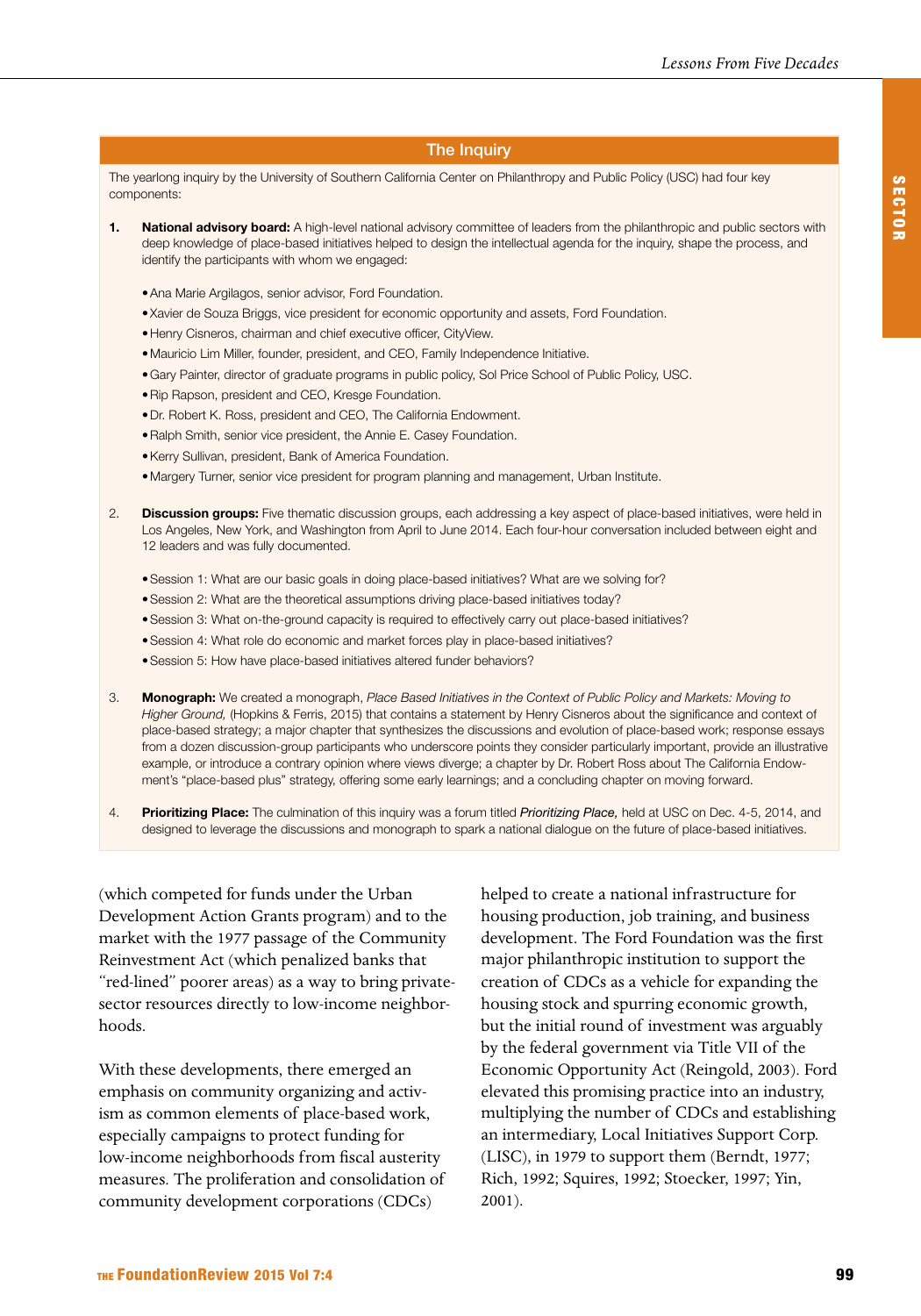*The proliferation and consolidation of community development corporations (CDCs) helped to create a national infrastructure for housing production, job training, and business development. The Ford Foundation was the first major philanthropic institution to support the creation of CDCs as a vehicle for expanding the housing stock and spurring economic growth, but the initial round of investment was arguably by the federal government via Title VII of the Economic Opportunity Act.* 

Over the next two decades, a number of foundations launched what were referred to as Comprehensive Community Building Initiatives; they focused on incorporating social services, economic development, and community organizing. Many of those foundations evolved beyond single-site efforts to launch multisite efforts, including Ford's Neighborhood and Family Initiative and the Annie E. Casey Foundation's Making Connections and Rebuilding Communities initiatives. Other foundations, growing in financial heft and concerned about opportunities in lowincome areas, became interested in major placebased initiatives. And amid a resurgent economy, government agencies continued to leverage growth in regional economies to attract businesses and job opportunities to neighborhoods

with market-oriented approaches, such as Enterprise Zone and Empowerment Zone designations, that offered tax breaks and streamlined permits and licenses (Burns & Brown, 2012; Hayes, Lipoff, & Danegger, 1995; Kubisch, Brown, Chaskin, Brown, & Dewar, 1995; Tittle, 1992).

In recent years, a new framework for place-based initiatives has emerged: Place is viewed as an open system where neighborhoods are aligned with larger areas such as metros and regions and the geography is embedded in market forces and public policies. One concept that rose to the fore during the University of Southern California Center on Philanthropy and Public Policy's inquiry into the state of place-based initiatives was the recognition that poor neighborhoods cannot be improved by working in one community at a time, as if each were an isolated problem unrelated to broader socio-economic forces. To be sure, thinkers engaged in the inquiry agreed that the ability to target resources in defined geographic areas is crucial. But they argued that those initiatives must also be "nested" within larger, mutually reinforcing public policies, and must be strategically linked to the full force of the market economy.

Consequently, place-based initiatives targeted to a specific neighborhood are only part of the solution. There is a need to consider such spatially targeted initiatives in the context of larger public policy changes and the forces of the market economy (Dreier, Mollenkopf, & Swanstrom, 2001; Liou & Stroh, 1998; Mack, Preskill, Keddy, & Moninder-Mona, 2014; Nowak, 1997; Turner, 2015). In the early 21st century, place-based strategies continue to evolve and expand. Living Cities, formerly known as the National Community Development Initiative, has created a structure for bringing together public, private, and philanthropic leadership to fund and formulate strategies at a national level (Living Cities, n.d.).

# Lessons for the Next Generation of Place-Based Initiatives

As we conducted our inquiry, our conversations were permeated by a sense of optimism and energy that seems to be grounded in the increased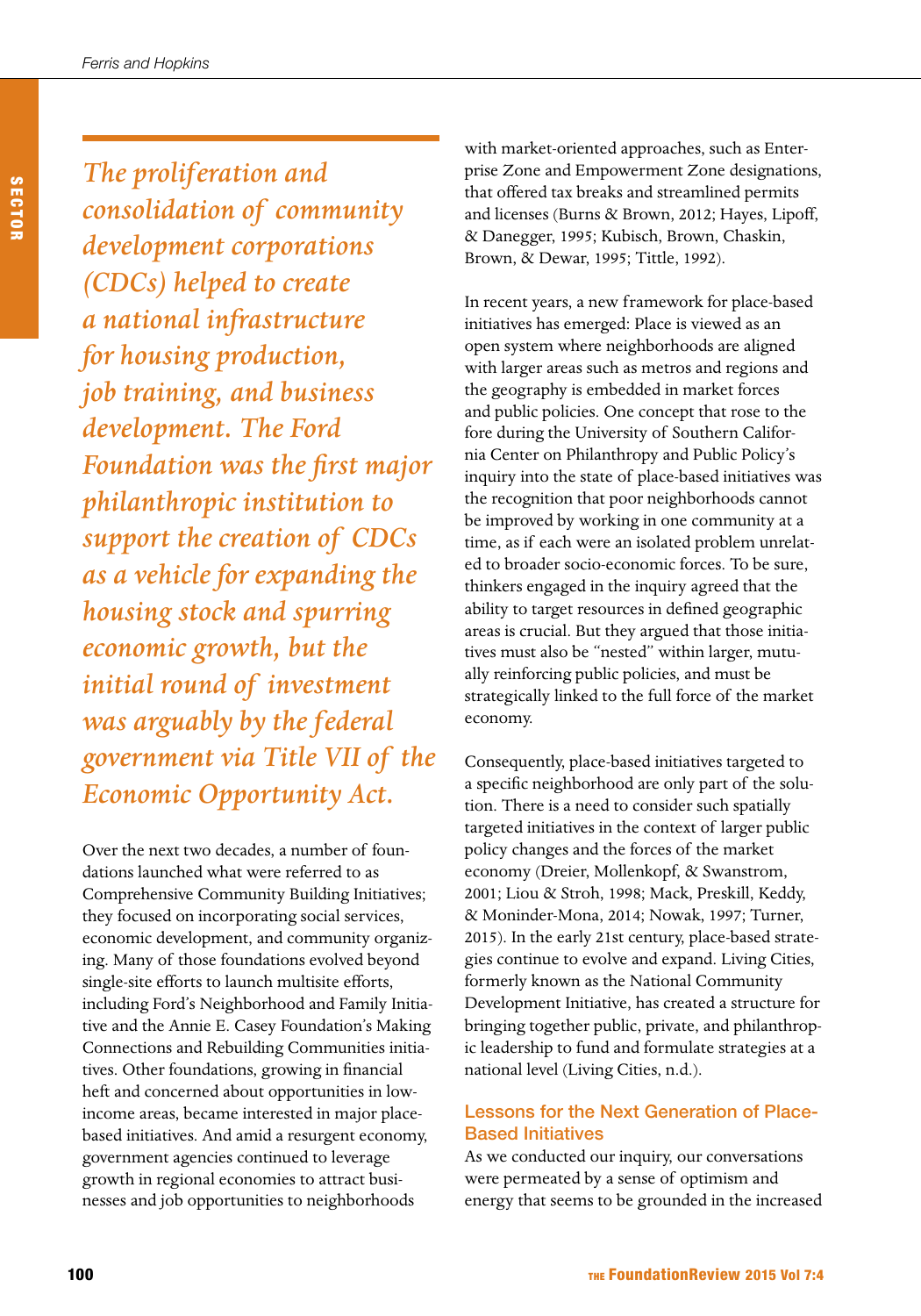sophistication and maturity of the field. There was a shared sentiment that although the successes could have been greater, it is time to think bigger – not smaller – when addressing issues of concentrated poverty. Seven key insights from this inquiry are animating this renewed sense of the possible as the next generation of place-based initiatives unfolds.

# *All Low-Income Neighborhoods Are Not the Same*

One insight from the USC inquiry was that the realization that all poor neighborhoods are not the same: low-income geographic areas can differ enormously in terms of socio-economic development, cultural assimilation, and civic evolution. A vibrant but poor portal community of recent Central American immigrants cannot be approached in the same way as a second-generation immigrant neighborhood, and certainly not like a community where families have withstood racial discrimination and disinvestment for a halfcentury or like an "almost middle class" neighborhood striving to balance its resident base with gentrification.

Understanding these differences has enabled practitioners to make better decisions about the interventions that can produce desired outcomes, the time frame and resources required, and even which sector – public, philanthropic, or business – should take the lead role. While typologies can run the risk of oversimplification, the increasingly sophisticated neighborhood typologies available today allow for learning across sites among cohorts of communities sharing common traits. They can enable the field to effectively adapt general approaches to the wide variety of places where poverty is concentrated. And they can broaden the discussion of concentrated poverty from a focus on the inner city to encompass rural areas, inner-ring suburbs, and Native American reservations (Hopkins, 2010).

Yet another insight from the inquiry: If effective place-based initiatives require an in-depth and granular knowledge of local conditions, then access to neighborhood data must be available to everyone in the field. The democratization of *As we conducted our inquiry, our conversations were permeated by a sense of optimism and energy that seems to be grounded in the increased sophistication and maturity of the field. There was a shared sentiment that although the successes could have been greater, it is time to think bigger – not smaller – when addressing issues of concentrated poverty.* 

data that we have seen through the Reinvestment Fund's PolicyMap and numerous other sources goes a long way on this front. Some full-fledged examples of this can be found in communities where the Wells Fargo Regional Foundation, which helps to build the capacity of communities to undertake data-driven planning processes, has invested. Denise McGregor Armbrister (2015) describes how residents used data to leverage resources, mobilize activism, and achieve outcomes in communities like Cramer Hill in Camden, N.J., East Ferry Street in Newark, N.J., and Walnut Hill in East Philadelphia, PA.

Moreover, in order to effectively adapt their effort to the particularities of local circumstances, the architects of place-based initiatives will need to understand the various types of low-income communities. Institutions like the Reinvestment Fund (Weissbourd, 2010) and the Harwood Institute are providing the field with instructive neighborhood typologies (Harwood, FitzGerald, Richardson, & McCrehan, 2000), and Opportunity Nation is teaching us to index communities based on the degree of opportunity they afford their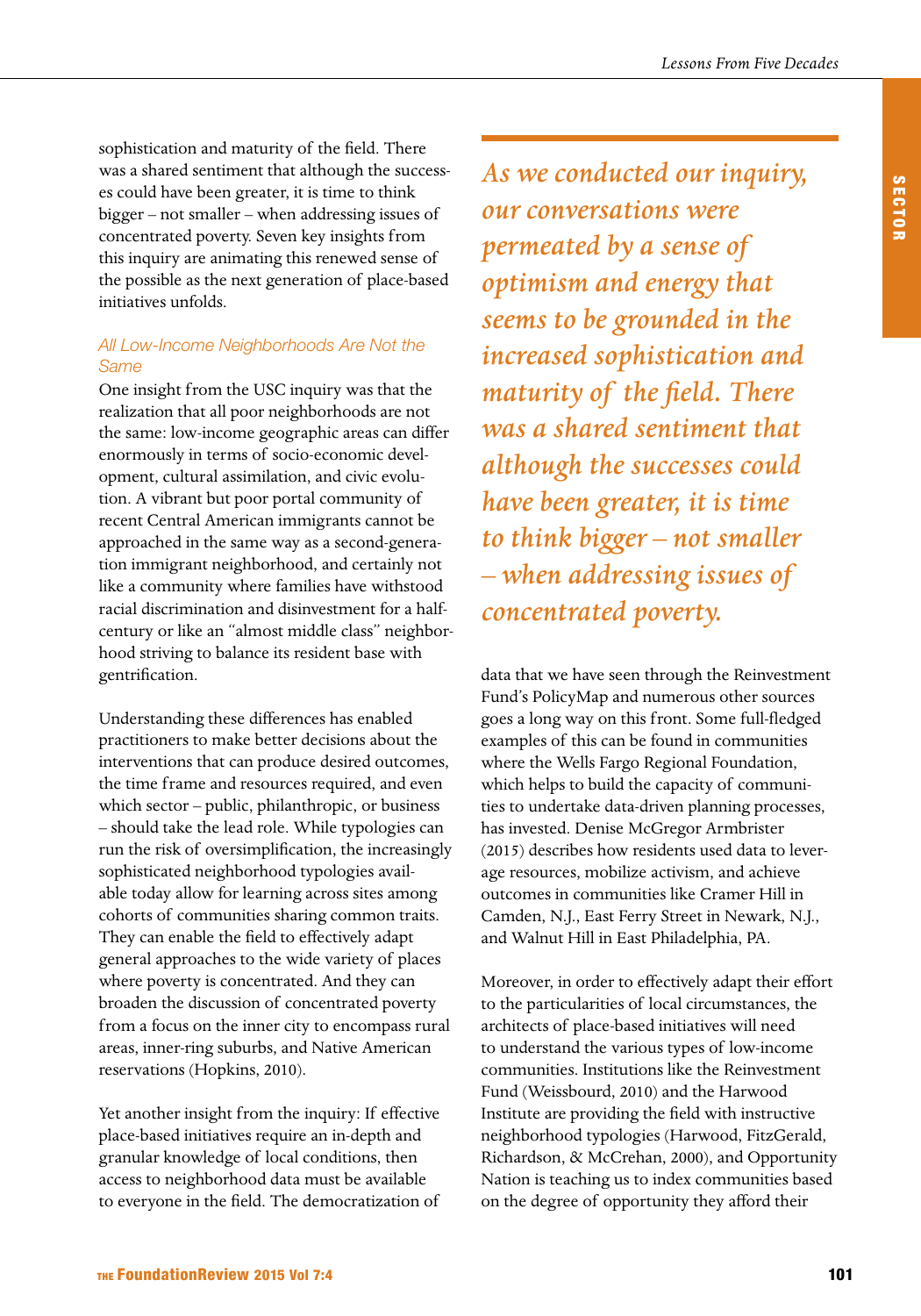*The goal is to make intelligent inferences about how the set of interventions fits into a developmental process that pre-dates the initiative and continues long after the initiative has ended.*

residents (Krumnow, 2015). But these classification systems must more deeply permeate the field if they are to become standard practice. Foundations can support urban research centers that can help us to understand the distribution and causes of concentrated poverty across the country.

#### *Evaluation Must Adopt a Long-Term View*

Evaluators of place-based initiatives have gradually moved away from the notion that communities simulate laboratory conditions – that the results of an initiative can be evaluated in isolation from the contextual forces at play in a geographic area. This is not to say that assessments of individual, time-limited initiatives cannot be made. But the widening of perspective reflects a desire to situate these initiatives in their larger environment. The goal is to make intelligent inferences about how the set of interventions fits into a developmental process that pre-dates the initiative and continues long after the initiative has ended.

Reflecting on the numerous place-based initiatives undertaken by The Annie E. Casey Foundation, Ralph Smith (2014) has noted the importance of carrying out work that supports and traces change over two or more generations and that allows for mobility – the movement of residents to other geographic areas – as part of community change strategies. Lead thinkers in the field have become skilled at describing the likely trajectories of a community and how it is impacted by different investments and interventions. Increasingly, evaluators are attempting to compile shared narratives across multiple initiatives, connecting the dots to

assess how much each is contributing to cumulative change. Such learning has become possible with the emergence of a cadre of evaluators who have dedicated their professional lives to placebased initiatives and have the cross-site relationships to draw these connections.

Participants in the USC inquiry asserted that if the knowledge culled from evaluations is to be combined and synthesized to tell a larger story, professional standards and protocols that allow information to be shared are necessary. Funders across the sectors will need to grow more comfortable with sharing stories of failures and disappointments. We may need to agree on a set of professional ethics governing evaluations that are critical of particular organizations or strategies. And consulting firms, which generally compete among themselves for contracts, will need to find ways to contribute their learnings to a collective knowledge base. In short, we must create a genuine learning environment that is robust enough to build a field (Connell, Kubisch, Schorr, & Weiss, 1995; Cytron, 2010).

#### *The Regional Economy Drives Local Change*

At the end of the day, philanthropic and public funding is woefully insufficient for the financing of neighborhood transformation, especially if it is attempting to compensate for receding privatesector investment. Economic marginalization, after all, is at the root of virtually every problem confronting a low-income neighborhood. Without connecting the neighborhood to larger economies and leveraging market forces, progress will be short-lived. This basic concept has transformed place-based initiatives across the country, even those that are organized around outcomes that are not explicitly economic, such as education or health (Pastor, Dreier, Grigsby & López-Garza, 2015).

Initiatives now take into consideration the forward and backward linkages between their array of interventions and the larger economy, attempting to address the comprehensive set of barriers that hold back a community's economic opportunity. One important implication has been that many initiatives, recognizing that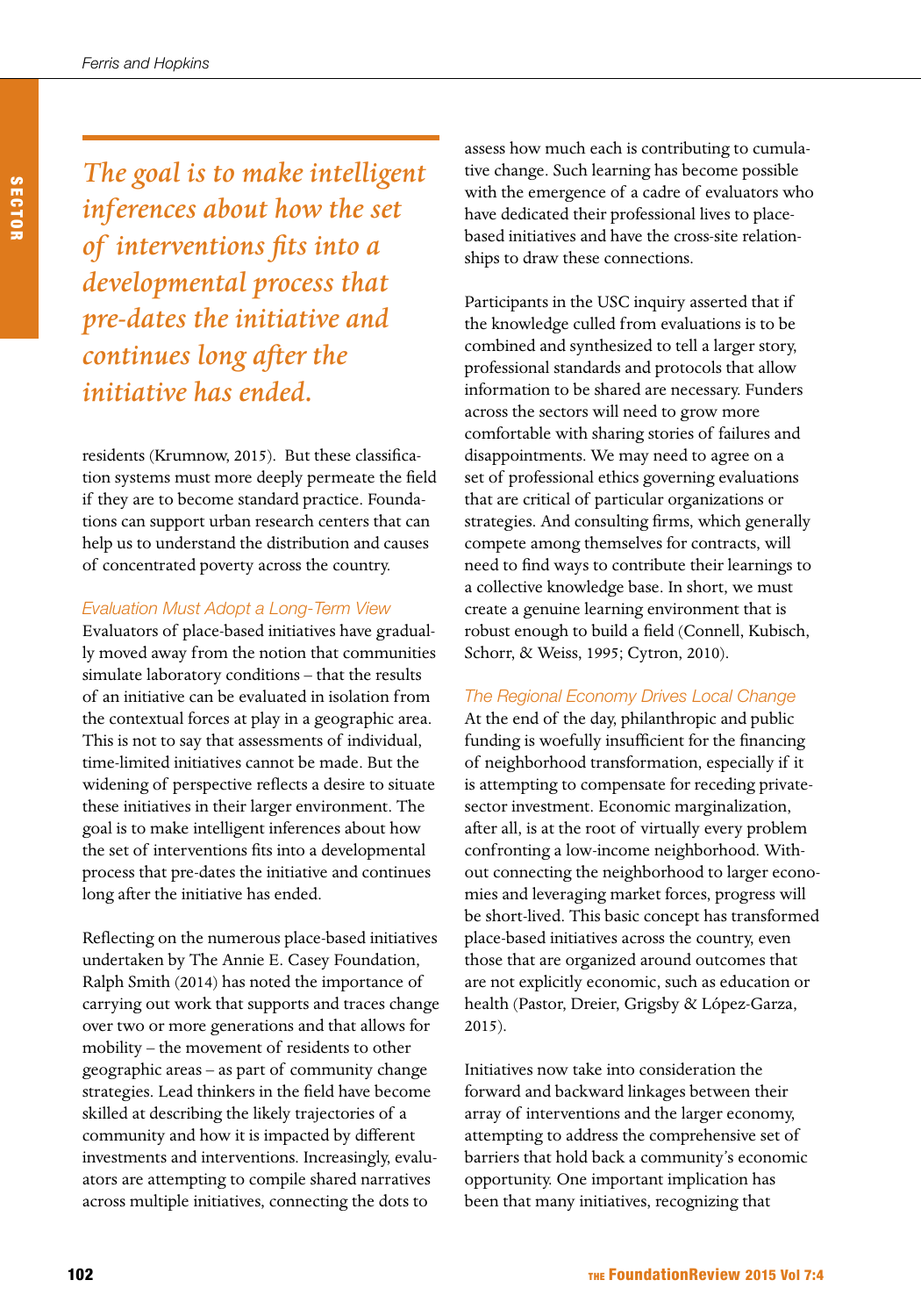neighborhoods play different roles, sometimes seek to strengthen the community's function as a "gateway" or "platform" to greater economic livelihood, rather than as a place where they will permanently settle.

As the market has become more central to placebased initiatives and place-conscious policy, corporations have become more important players. Both private foundations and public policymakers have sought to bring the benefits of corporate growth to low-income areas. Corporate foundations, though often smaller in asset size than major private foundations, are learning to use their strategic position – not just their dollars – to great effect. Corporate philanthropy has increasingly tried to leverage its influence within its larger corporation to shape the way the market works for low-income communities. We must still determine the best ways to structure the engagement of the private sector at a large scale, but in the meantime its role is inevitably deepening.

At the local level, the field is finding ways to link neighborhoods with larger economies. Consider the efforts of World Business Chicago to advance a plan for regional economic competitiveness that is attracting industries and jobs. As a strategy, it would be incomplete without the efforts of local community groups and coalitions in Chicago's low-income communities that are aligning their small-business assistance and job-training strategies to help residents take advantage of growth. Or consider South King County in Seattle, where communities supported by government and philanthropy banded together under the Road Map Project to help seven school districts undertake a coordinated program to prepare students for jobs in regional growth sectors like aerospace and information technology.

Another approach involves the construction of workforce pipelines. Workforce Investment Boards and the multitude of other regional bodies that aim to connect people with jobs should be brought more formally and extensively into the field of place-based work. Nonprofit intermediaries or county research divisions can help perform this role. In addition, leveraging regional anchor institutions more intentionally for local

*Initiatives now take into consideration the forward and backward linkages between their array of interventions and the larger economy, attempting to address the comprehensive set of barriers that hold back a community's economic opportunity. One important implication has been that many initiatives, recognizing that neighborhoods play different roles, sometimes seek to strengthen the community's function as a "gateway" or "platform" to greater economic livelihood, rather than as a place where they will permanently settle.*

benefit can create opportunities. These economic engines, through their hiring and procurement patterns, can have wide ripple effects on the surrounding neighborhoods. Specialized intermediaries, like the University of Pennsylvania's Netter Center, can help frame and carry out anchor-institution strategies nationwide. Professional associations of hospitals and universities can help disseminate and build interest in this concept (Netter Center for Community Partnerships, 2008; Initiative for a Competitive Inner City, 2002; Democracy Collaborative, 2013).

#### *Top-Down Replication Is Unnecessary*

The outmoded approach of paternalistic, topdown replication by individual funders is being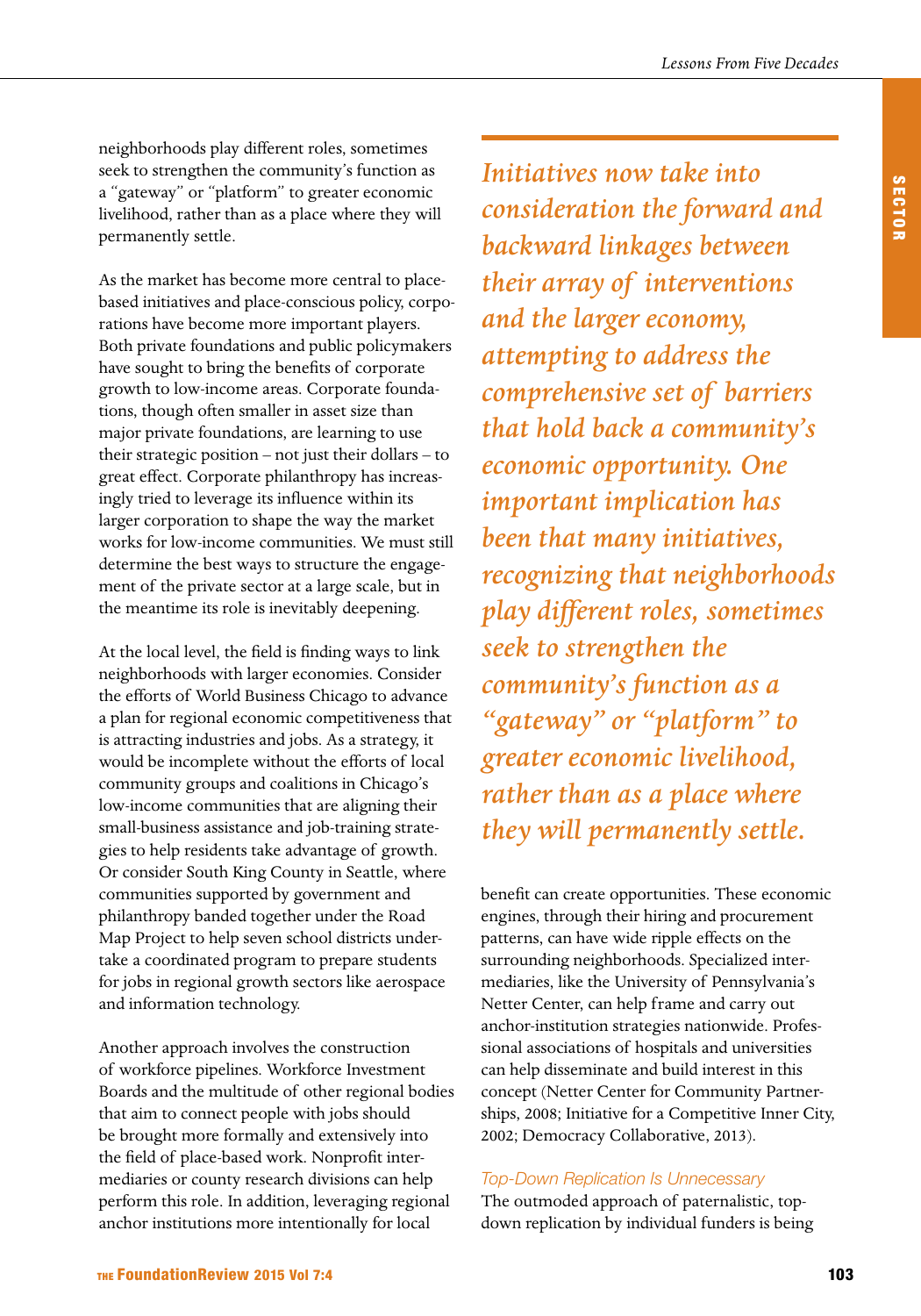*The coordination of funding streams makes it feasible to undertake comprehensive initiatives that involve interventions from many different areas – education, health, and human services – and categorical funding areas.*

supplanted by more nuanced strategies. Over the past several decades, many major foundations confronted the daunting challenge of transplanting pilot initiatives into new community contexts. The volume of resources and sheer labor involved limited the extent to which these foundations could replicate their initiatives, thereby fueling disillusionment and skepticism about the extent to which place-based initiatives could amount to real change.

But the premise that every new community was a "greenfield" site requiring an initiative to be built from scratch has been shown to be false. In fact, most low-income areas already have a collection of partners working on shared issues and although those partners may not describe what they do as a place-based initiative, they often function in a highly collaborative, concerted way toward shared outcomes. In that light, it is seldom necessary to transplant an initiative in its entirety from one place to another. Instead, ideas can spread naturally through a decentralized process of cross-site learning in which communities import proven solutions from one another and use them to fill gaps in their ongoing efforts.

If replication becomes a more decentralized, cross-site learning process, support for intermediaries like the GreenLight Fund will be increasingly pivotal. By helping communities to recognize programmatic gaps and then scanning the country for program models that can fill those gaps, the GreenLight Fund puts the transfer of ideas

in the hands of on-the-ground practitioners. As this approach becomes more widespread, philanthropic and public funders will have less direct control over which ideas are disseminated but the free-market approach can introduce a scale that funders by themselves cannot.

#### *We Must Learn to Braid Funding*

One of the most promising trends in the field of place-based initiatives is the emergence of structures for combining, aligning, blending, and braiding financial resources in support of such initiatives – public, philanthropic, and corporate. Although these structures may still be the exception to the rule, their capacity to aggregate more resources enables increasingly ambitious initiatives that can be scaled and sustained over longer periods. The coordination of funding streams makes it feasible to undertake comprehensive initiatives that involve interventions from many different areas – education, health, and human services – and categorical funding areas.

Equally important are collaborative structures that make it possible to braid funding streams from the philanthropic and public sectors. Consider San Antonio's Eastside: Multiple public-sector designations, including Promise Community and Choice Community – a combination known as Promise and Choice Together, or PaCT – have created a mutual leverage effect and attracted other funding overlays. Such structures not only combine funds and help bring together complementary strategies, they also create environments in which the two sectors can explore the most thoughtful divisions of labor. When government agencies and private foundations can define the use of their funds in cooperation with one another, place-based initiatives benefit.

In the funding community, new collaborative structures will need support systems to achieve scale. Regional associations of grantmakers, funder affinity groups, and other existing networks can help to convene funder collaboratives around specific communities. But many of the most innovative structures that help to blend and braid funding within and across philanthropy and the public sector are new creations. Structures ranging from time-limited working

SECTOR

**SECTOR**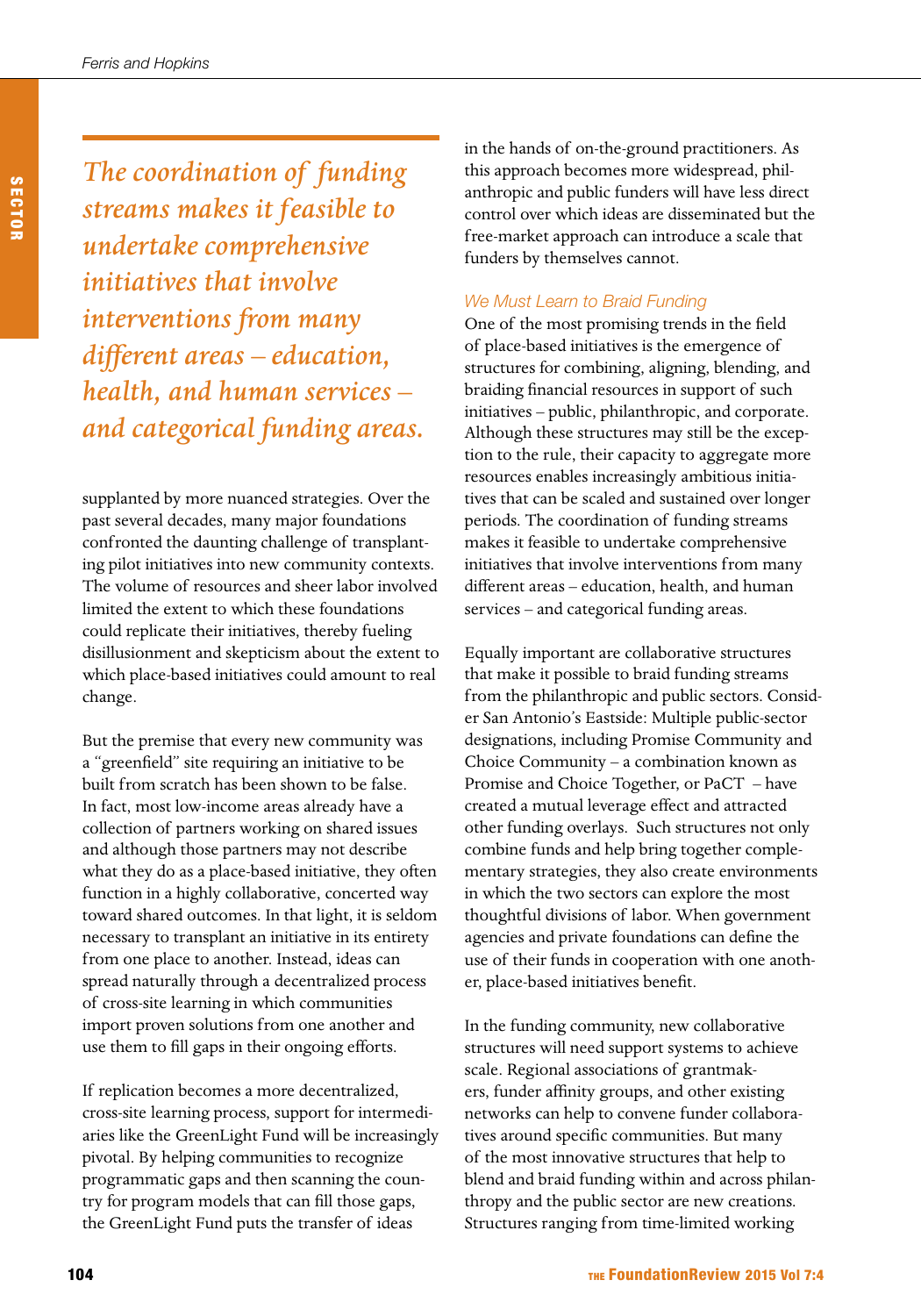groups to permanent public-nonprofit institutions are emerging to bring together government and philanthropy. Alliances are forming between local foundations, which bring on-the-ground intelligence, and national foundations that can forge connections to public policy and national economic engines. Nationally, Living Cities seeks ways to aggregate grant dollars and impact investments, organizing them for the highest level of community impact. It is modeling a new form of institutional collaboration that will need to become commonplace.

## *Local Initiatives Must Be Nested in Public Policy*

One of the most significant insights of this inquiry has been the revelation that individual placebased initiatives must be "nested" within public policy. In this way, local initiatives can demonstrate new approaches that can be incorporated into public policy. If vertically integrated into state and federal government efforts, local initiatives can also serve as vehicles for implementing public initiatives on the ground. Government can create conducive environments for the initiatives through place-conscious policies, altering fundamental conditions of inequality or directing resources where they are most needed.

For many years, advocates of place-based initiatives often saw themselves standing in apparent opposition to policymakers. There were those who believed that change needed to be enacted on a highly local level and that policy-level changes were too far removed from day-to-day life to offer more than tangential effects. And there are those who believed that, since the causes of concentrated poverty were often rooted in society-wide economic or racial inequality, only policy reform would yield real change. Today, it is not only fundamentally accepted that both approaches are necessary, but it is also understood that they must be aligned with each other for mutual reinforcement.

Finally, the contextualization of place-based initiatives in public policy will go beyond efforts to understand particular initiatives and increasingly involve intermediary entities like PolicyLink that distill the essence of initiatives, translate them

*If vertically integrated into state and federal government efforts, local initiatives can also serve as vehicles for implementing public initiatives on the ground. Government can create conducive environments for the initiatives through place-conscious policies, altering fundamental conditions of inequality or directing resources where they are most needed.*

into policy language, design requests-for-proposals, and provide technical assistance to applicants.

## *Place-Based Initiatives Are About Race and Power*

The inseparability of race and poverty in our society means that place-based initiatives are fundamentally – if not explicitly – about race. All too often, the areas of concentrated poverty targeted by place-based initiatives correlate with areas predominantly populated by African Americans, Latinos, and other racial minorities. In fact, theories of a permanent underclass generally argue that poor communities are often created by the societal barriers confronting these groups. As a result, the field of place-based initiatives has drawn heavily on the civil rights movement, adopting strategies like community organizing, political constituency building, and leadership development that accumulate power for underrepresented groups.

Resident engagement was integral to even the earliest place-based initiatives. However, it was often, in retrospect, too time-limited and super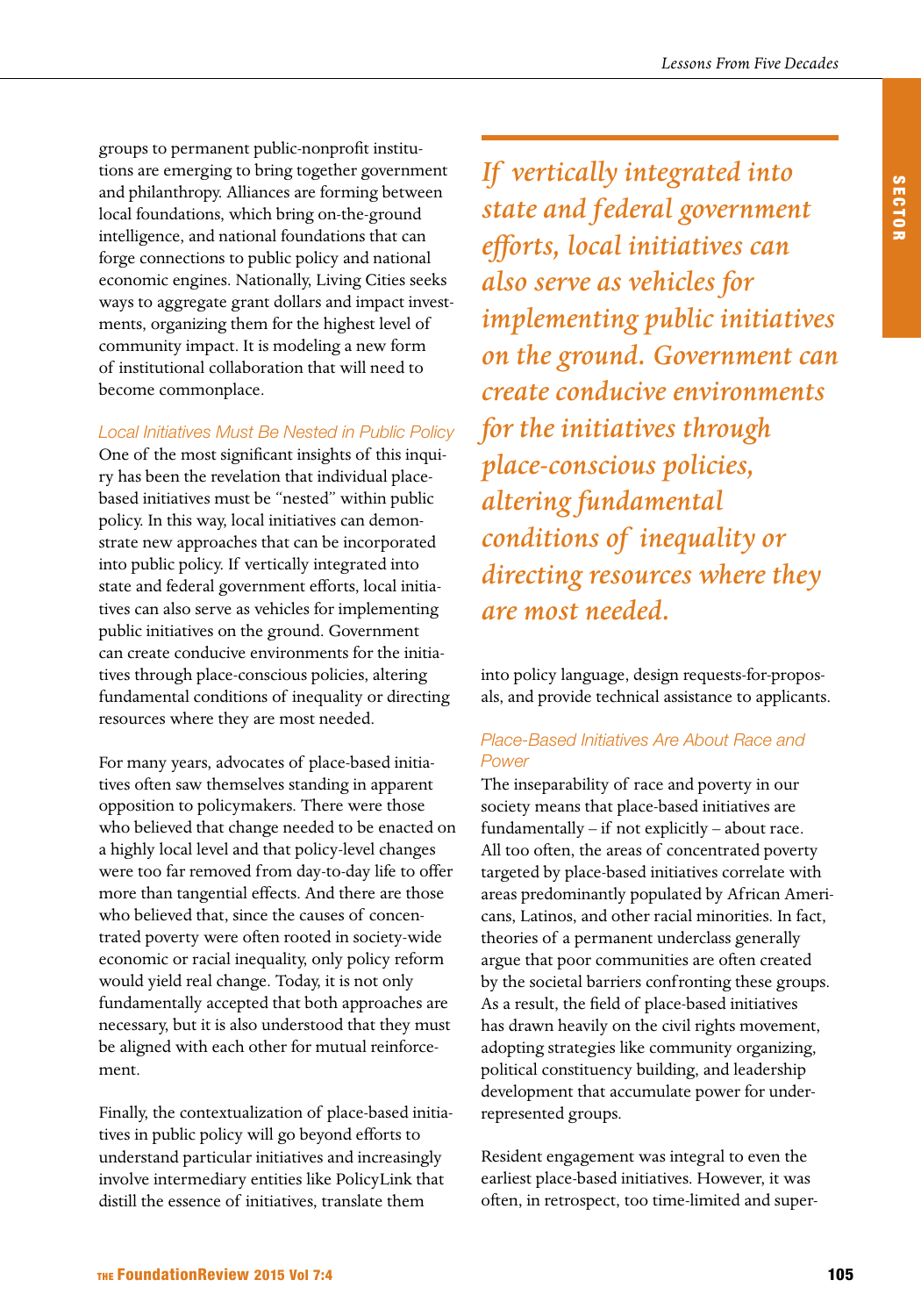*Ferris and Hopkins*

*Resident engagement was integral to even the earliest place-based initiatives. However, it was often, in retrospect, too time-limited and superficial to drive change. As a result, the field has evolved to embrace more intensive forms of sustained community organizing. Although genuine organizing is often expensive, labor intensive, and time consuming, foundation leaders have found it to be the most effective of their investments.*

ficial to drive change. As a result, the field has evolved to embrace more intensive forms of sustained community organizing. Although genuine organizing is often expensive, labor intensive, and time consuming, foundation leaders have found it to be the most effective of their investments. Large numbers of individuals, organized to influence how public investments are made in their community, can often leverage the greatest impact. In particular, foundations are learning that organizing the younger generations is crucial to the success of any place-based work. Building long-term and sustainable commitment to a place requires young people with high energy, idealism, and a long view of change. One example are the 14 place-based initiatives being undertaken by The California Endowment, which give special attention to the boys and men of color (Philpart, Brown, & Masoud, 2015) in each site and invest significant resources in youth organizing (Potapchuck, 2014).

In addition, as next-generation place-based initiatives are designed, there is an opportunity to integrate equity and place at the city level rather than relying on the federal government. As Henry Cisneros (2014) noted in his remarks at Prioritizing Place:

Cities are places where people live, cities are places where they work, cities are places where people learn, cities are places where people gather and they play, and cities are places where people govern themselves. … And in each, we can apply a test of whether or not we are advancing equityequity (p. 2).

These insights suggest the outlines of a new infrastructure for the next generation of initiatives to achieve fundamental change in the field. With each of the seven lessons we have suggested opportunities for increasing the likelihood of success – the need for data, analysis, and evaluation; the importance of building structures and changing behaviors to work collaboratively, especially across boundaries; and the importance of diffusion and connections across communities to scale impact. These pathways are creating optimism that the next generation of initiatives will have more success in addressing spatially concentrated poverty.

# Implications for Foundation Practice

Robert Ross (2015) recounts The California Endowment's learnings from its place-based work, Building Healthy Communities, and offers some advice for donors and foundations contemplating such work:

The work of place is as exhilarating as it is messy. In my thirty-five years of professional life as a clinician, public executive, and foundation leader, the last five years have easily been the most exciting and insightful in my career. Riding a roller coaster is great fun, unless you have motion sickness. So my advice to philanthropy is, if you have motion sickness, don't get on the ride. It's not for everyone (p. 81).

Beyond the specific lessons and implications for place-based initiatives, the inquiry underscored a number of the perennial issues that philanthropy confronts as it works to create systems change: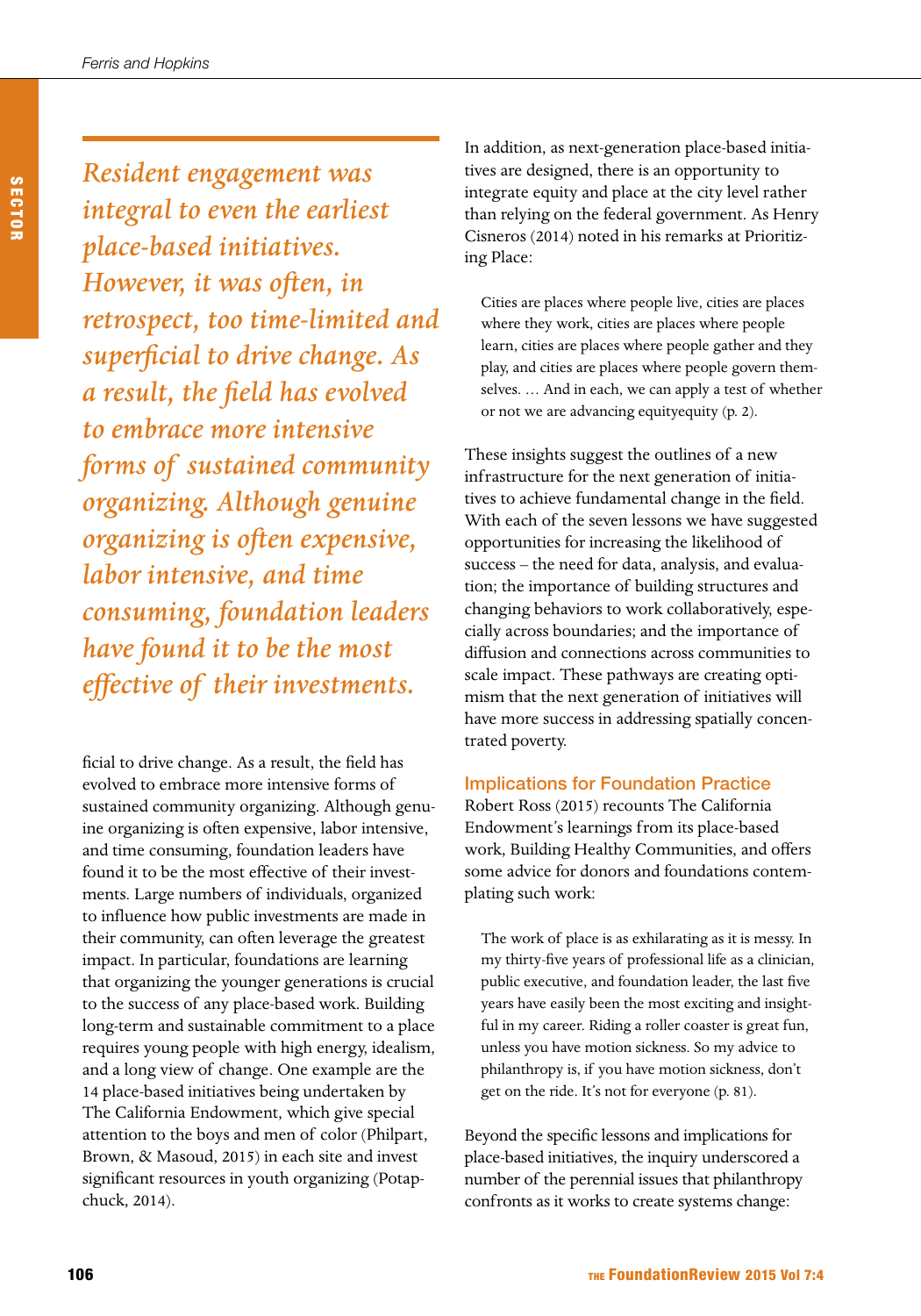#### The Benefits for Philanthropy to Focus on Place

At the Prioritizing Place forum that culminated our inquiry, Dr. Robert K. Ross, president and CEO of The California Endowment, reflected on the endowment's four-year-old Building Healthy Communities effort and underscored five reasons that philanthropy might benefit from a focus on place (Ross, 2015, p. 80):

- *1. Silo-busting.* "Whether a foundation's mission is about health, or education, or housing, or children, it is impossible to engage in place-based work without an appreciation of the need for comprehensiveness and integration of thinking across approaches."
- *2. Surfacing injustice.* It is "impossible to escape, dodge, or duck the discomforting issues of race, racism, poverty, and systematic oppression of marginalized groups and communities. Funders can choose to ignore or minimize the relevance of these issues, but … even if you get results, they won't stick."
- *3. Building trust.* Place-based philanthropic initiatives achieve results when there is trust: "Trust-building with community leaders in place requires our institutions to behave with candor, transparency, humility, and clarity."
- *4. Building assets.* "Community leaders and young people [have] expressed that 'we are not problems for you to solve. … We have strength and passion and ideas and energy to better this world.' The communities are distressed, but the people are not broken. There is probably no better capstone about America and our democracy. In addition, place requires funders to more thoughtfully apply the bully pulpit of their foundation's brand in lifting up community priorities."
- *5. Connecting grassroots to treetops.* Listening to the community can surface the "undiscovered idea" that can be translated into public policy. In one case, the community identified the need to reform a school district's zero-tolerance suspension policy that ultimately limited opportunity for youth and "disproportionately impacted black and brown boys," which subsequently led to restorative policies and practices.
- *• Risk and reward.* Change happens only by transforming systems. Many of the systems philanthropy seeks to change are open, not closed. Consequently, it is important to begin with a complete framework, a theory of change that encompasses all the relevant elements. In the case of place-based initiatives, it is not about just a neighborhood or community, but public policy and markets as well.
- *• Assessment and adaptability.* The pursuit of largescale change requires assessments to create proof points for evidence-based policy. Yet there is also an imperative to adjust and adapt along the way and incorporate learnings to increase the likelihood of success. There is a high degree of ambiguity and uncertainty in system change.
- *• Scale and sustainability.* Philanthropy can create change, but change on a large scale requires a focus on how to leverage philanthropic resources that are often woefully small in relation to the need. This requires attention to scaling impact that can be sustained. The next generation of initiatives stress braiding resources, building partnerships, and bringing all of philanthropy's assets to the effort.

*• Patience and persistence.* Change seldom happens quickly. Philanthropy, free from the pressures of quarterly earnings reports or election cycles, can use that unique advantage to let change unfold while remaining active and persistent in the pursuit of change.

#### **Conclusion**

Although for some funders place-based initiatives will make the most sense as an investment of time and resources, they can no longer be viewed as isolated efforts, de-coupled from public policy and market forces. The linkage of neighborhoods to larger systems, such as metros and regions, and the recognition of the impact of market forces and public policy on efforts to address spatially concentrated poverty cannot be ignored.

Our inquiry indicates that the next generation of initiatives must recognize the need to factor in different types of poor neighborhoods, the importance of evaluation and assessment for proof points as well as adapting to realities on the ground, the role of market forces and trends in place-based efforts, the wisdom of building on existing partnerships and opportunities in a community and of braiding philanthropic and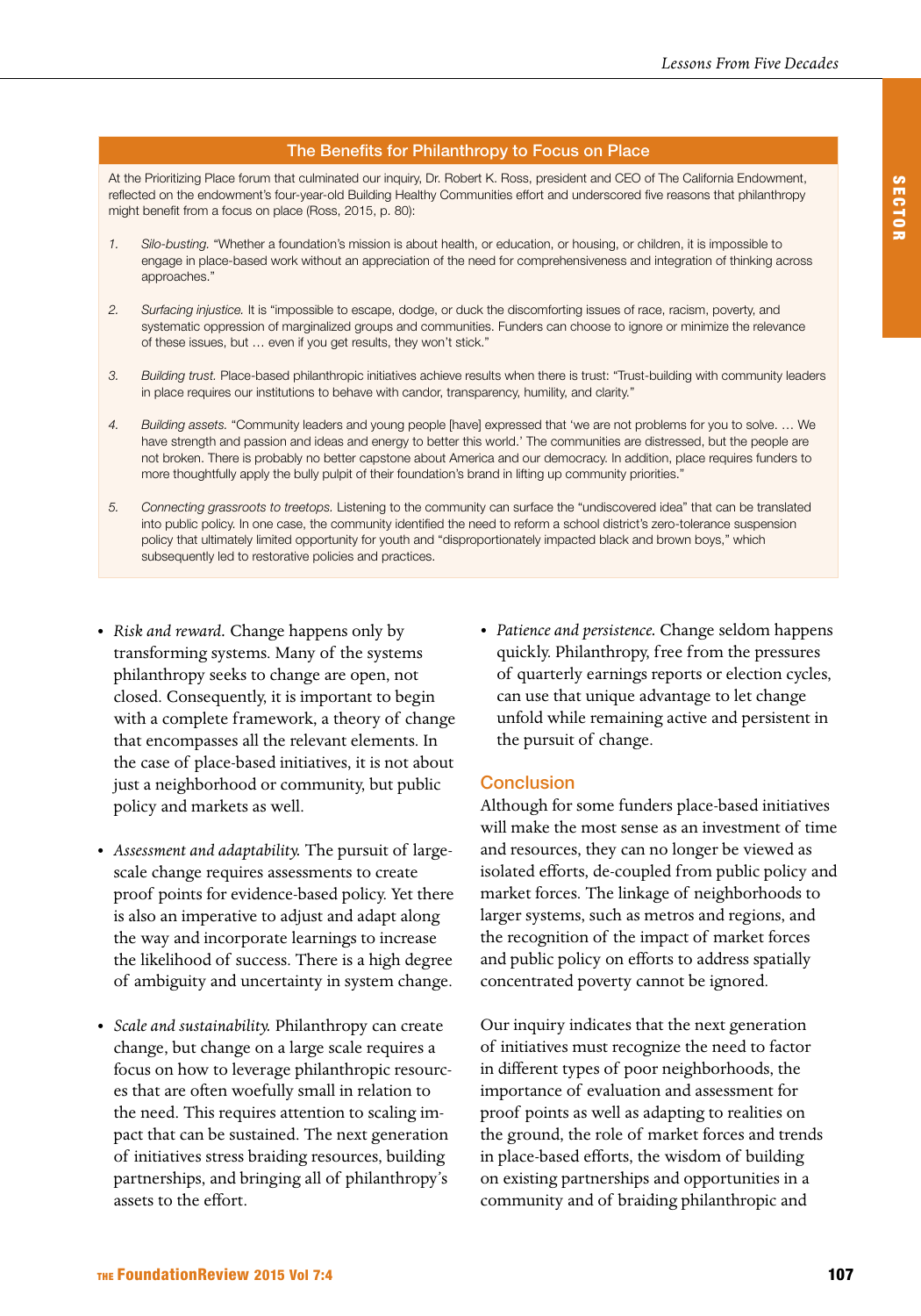public resources to achieve scale, that neighborhoods are nested in larger geographies and influenced by broader systems and policies, and that place-based initiatives, at their core, are about race and power.

Place-based initiatives are rooted in more than a desire to improve conditions in low-income neighborhoods or poor rural communities. They are integral to the much broader challenge of equity in our society and expanding access to economic opportunities that exist within larger metropolitan areas or regions to every neighborhood and community. To meet this challenge, the arena for action and the institutions involved must extend beyond the neighborhood to include public policy and the markets, thus increasing the effectiveness of local initiatives and enriching the debate around strategies to alleviate concentrated poverty.

#### Acknowledgements

We are indebted to the many individuals who shared their years of experience and lessons learned in the course of the yearlong inquiry by the University of Southern California Center on Philanthropy and Public Policy into the state of place-based initiatives. We also acknowledge our partner in the inquiry, the Sol Price Center for Social Innovation, and the sponsors of the culminating forum, Prioritizing Place: Bank of America, The California Endowment, and The Annie E. Casey, Ford, and JPMorgan Chase foundations. The California Endowment has provided support for subsequent analysis and field-building efforts.

#### **References**

- ARMBRISTER, D. M. (2015). The importance of resident engagement in place-based initiatives. In E. Hopkins & J. M. Ferris (Eds.), *Place-based initiatives in the context of public policy and markets: Moving to higher ground* (pp. 55-56). Los Angeles: University of Southern California Center on Philanthropy and Public Policy.
- Berndt, H. (1977). *New rulers in the ghetto: The community development corporation and urban poverty.* Westport, CT: Greenwood Press.
- Burns, T., & Brown, P. (2012). *Final report: Lessons from a national scan of comprehensive place-based philanthropic initiatives.* Philadelphia: Urban Ventures Group.
- Cisneros, H. (2014, December 5). *Keynote lunch address at Prioritizing Place – A National Forum on Place Based Initiatives.* [Recorded Transcript]. Los Angeles: University of Southern California Center on Philanthropy and Public Policy.
- Cisneros, H. (2015). The significance of place-based initiatives. In E. Hopkins & J. M. Ferris (Eds.), *Place-based initiatives in the context of public policy and markets: Moving to higher ground* (pp. 5-8). Los Angeles: University of Southern California Center on Philanthropy and Public Policy.
- Connell, J., Kubisch, A., Schorr, L., & Weiss, C. (1995). *New approaches to evaluating community initiatives: Concepts, methods, and contexts.* Washington: Aspen Institute.
- Cytron, N. (2010). Improving the outcomes of place-based initiatives. *Community Investments, 22*(1), 29-37.
- Democracy Collaborative. (2013). *Achieving the anchor promise: Improving outcomes for low-income children, families and communities.* Cleveland, OH: Author.
- Dreier, P., Mollenkopf, J., & Swanstrom, T. (2001). *Place matters: Metropolitics for the 21st century.* Lawrence, KS: University Press of Kansas.
- Grogan, P., & Proscio, T. (2000). *Comeback cities: A blueprint for urban neighborhood revival.* Boulder, CO: Westview Press.
- Halpern, R. (1995). *Rebuilding the inner city: A history of neighborhood initiatives to address poverty in the United States.* New York: Columbia University Press.
- Harwood, R. C., FitzGerald, K., Richardson, D. N., & McCrehan, J. (2000). *Community rhythms: Five stages of community life.* Bethesda, MD: Harwood Institute.
- Hayes, C. D., Lipoff, E., & Danegger, A. E. (1995). *Compendium of comprehensive, community-based initiatives: A look at costs, benefits, and financing.* Washington: Finance Project.
- Hopkins, E. (2010). Understanding the different types of low-Income neighborhoods. *Community Investments, 22*(1), 13-18.
- Hopkins, E., & Ferris, J. M. (Eds.) (2015). *Place-based initiatives in the context of public policy and markets: Moving to higher ground.* Los Angeles: University of Southern California Center on Philanthropy and Public Policy.
- Initiative for a Competitive Inner City. (2002). *Leveraging colleges and universities for urban economic revitalization: An action agenda.* Roxbury, MA: Author.
- Krumnow, R. (2015). *Opportunity in America 2011-2015.* Washington: Opportunity Nation.
- Kubisch, A. C., Brown, P., Chaskin, R., Brown, P., & Dewar, T. (1995). *Voices from the field: Learning from*